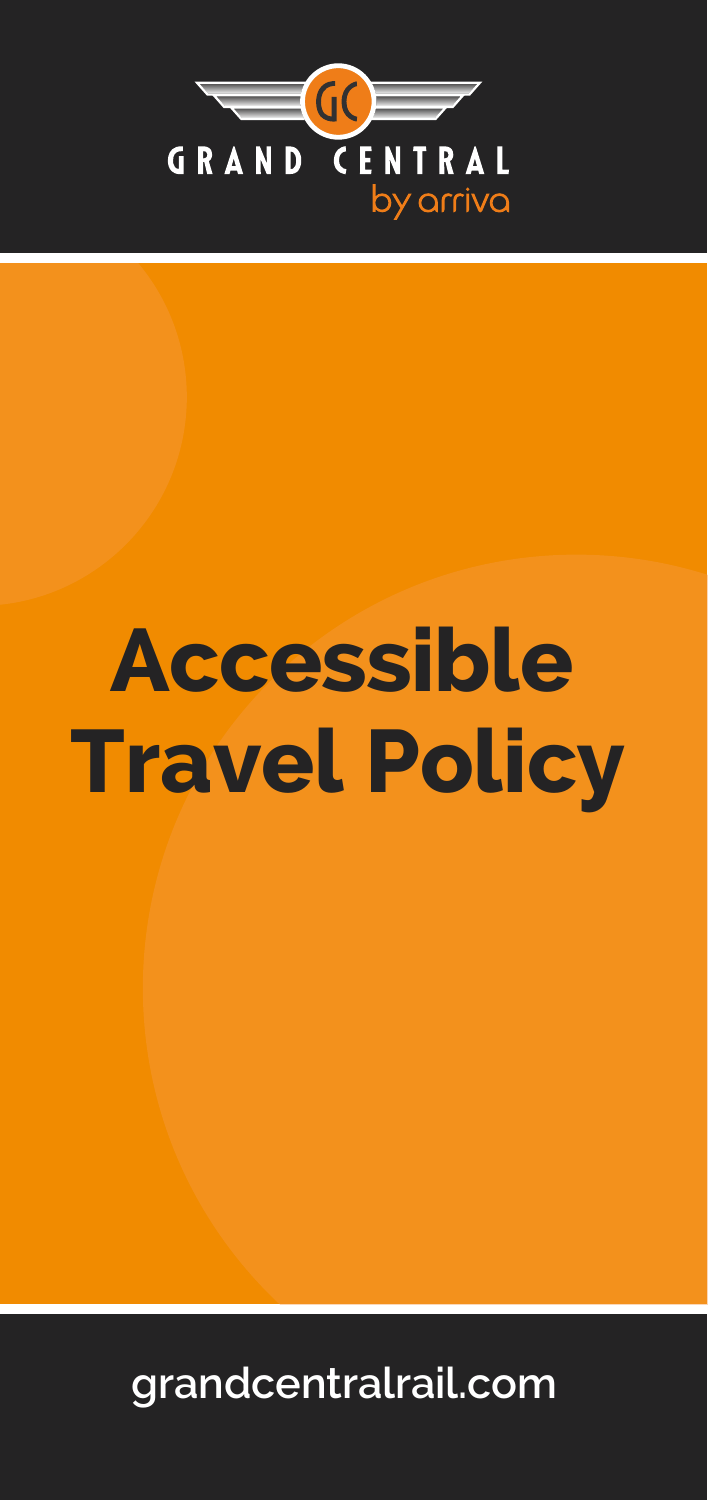## **CONTENTS**

| Commitments to providing assistance                                         |    |
|-----------------------------------------------------------------------------|----|
| Booking and providing assistance                                            | 3  |
| Information provision                                                       | 10 |
| Passenger journey information                                               | 12 |
| Ticketing and fares                                                         | 15 |
| Alternative accessible transport                                            | 18 |
| Mobility scooters and mobility aids                                         | 18 |
| Delays, disruption to facilities and services<br>and emergencies            | 19 |
| Station facilities and services                                             | 21 |
| Redress: what to do if something goes wrong<br>with assistance              | 23 |
| Strategy and management                                                     | 23 |
| Strategy                                                                    | 23 |
| Management arrangements                                                     | 24 |
| Monitoring and evaluation                                                   | 24 |
| Working with disabled customers, local communities<br>and local authorities | 25 |
| Staff training                                                              | 26 |

# **Commitments to providing assistance**

Grand Central is committed to helping people use the railway network with confidence, considering the wide range of different needs of the communities we serve.

Grand Central strives to provide rail services which are truly accessible to all, so that customers can travel in confidence, safe in the knowledge that extra help is available at each stage of their journey, when needed.

Our commitment to helping all customers to travel with confidence includes offering the following:

- $\bullet$  co-ordinating assistance at stations and on our trains, or when making connections
- $\bullet$  alternative accessible transport when stations or trains are inaccessible
- clear, consistent and up-to-date customer information
- $\bullet$  discounts to reduce the cost of travel for disabled people and a companion

This document, our *Accessible Travel Policy*, sets out our policies and approach towards providing assistance for older and disabled customers, and those who simply need some extra help to make their journey.

Our customer leaflet, '*Making Rail Accessible: Helping Older and Disabled Passengers*' provides a handy summary guide, explaining what we do to assist older and disabled customers who travel with us and the standards of service they can reasonably expect. It is available at all the staffed stations which we serve and on our website:

## **www.grandcentralrail.com/help/travel-assistance/accessibletravel-policy/**

In this policy document, our aim is to provide information to help you understand how we plan to meet your expectations when you are travelling with Grand Central. We will explain how to find details of the assistance available, facilities and information you will need to help you to plan your journey.

# **Booking and providing assistance**

#### **Passenger Assist**

Grand Central participate in an assistance booking system called **Passenger Assist** which we recommend you use to arrange your travel assistance requirements in advance. This is a rail industrywide system used to book assistance at stations for passengers during their journey and to reserve seats and wheelchair spaces on trains where reservations are available. Our Passenger Assist team will discuss your requirements and organise assistance at any station that is accessible to you during the hours that trains are scheduled to serve that station. We consider your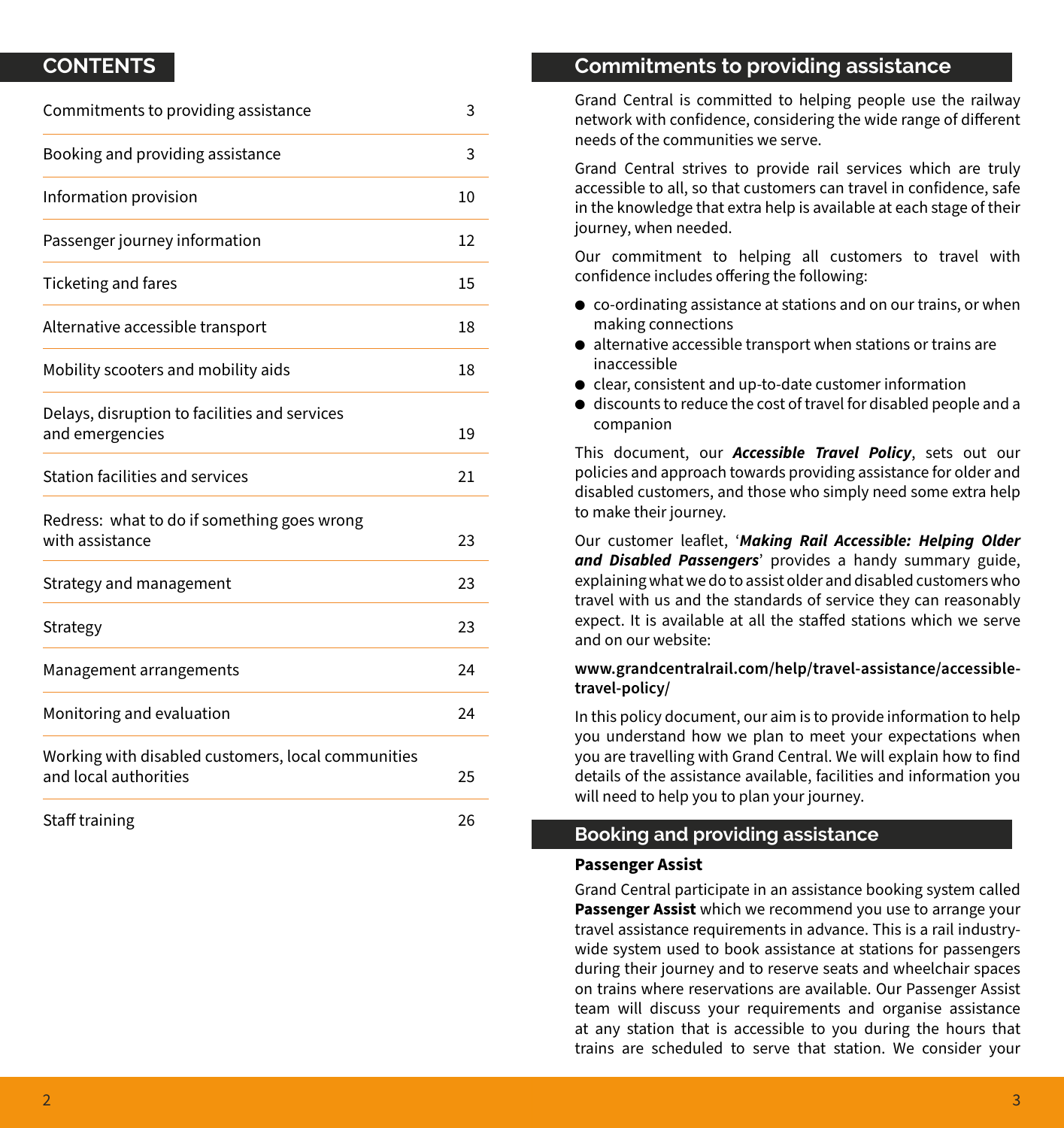

individual needs to ensure there is sufficient time to make any connections in your journey. Details of train times are included on the individual station pages of the National Rail Enquiries website: **www.nationalrail.co.uk**. We can also provide station information by post on request, including in alternative formats such as large print.

We work to agreed processes with other train companies and station operators for booking and providing assistance. This means that if your journey involves a change of train onto other operators' services, assistance can be booked through a single point of contact. We can book assistance for your whole rail journey, even where part of the journey is with other train operators or where it involves stations where our services call but where there are no Grand Central staff. By using the Passenger Assist booking system, we ensure information is relayed between station and train operators automatically at all stages of the iourney.

As Grand Central does not manage or operate any of the stations at which our services call, we have very limited station-based staff presence, therefore we work in partnership with the relevant station operator through the Passenger Assist booking system to provide staff who are responsible for the station-based elements of passenger assistance. So for example, at York Station the assistance you require in and around the station, getting you to the correct platform and helping you to board is provided by LNER. This is also the case in respect of when trains are replatformed at short notice – the station operator provides the staff to assist you in getting to the correct platform. Our Senior

Conductors on-board the train are notified of all assistance bookings via their smart device and will therefore ensure that a member of the on-board team is available to assist you at the interface between platform and train.

We will also offer you the opportunity to purchase tickets for your journey when booking assistance and, where it is possible, make reservations on trains including priority seats and wheelchair spaces. Tickets can be collected from ticket machines when available at stations or can be dispatched by post (please allow five working days for delivery).

To book assistance, please contact our Passenger Assist team who are available as follows:

|         | Telephone: 0345 603 4852 opt. 4 (open 7 days, 24 hours from |
|---------|-------------------------------------------------------------|
|         | 1st April 2022, excluding Christmas Day)                    |
|         | Text Relay: 18001 0344 811 0072 (open 7 days, 24 hours from |
|         | 1st April 2022, excluding Christmas Day)                    |
| Online: | www.grandcentralrail.com/help/                              |
|         | travel-assistance/passenger-assistance                      |

We will provide booking confirmation by email, where you have provided your details; or by post if requested.

We aim to provide sufficient resourcing so that your call will be answered within 30 seconds and to respond to online requests within 12 working hours. We monitor our performance against these targets on a regular basis.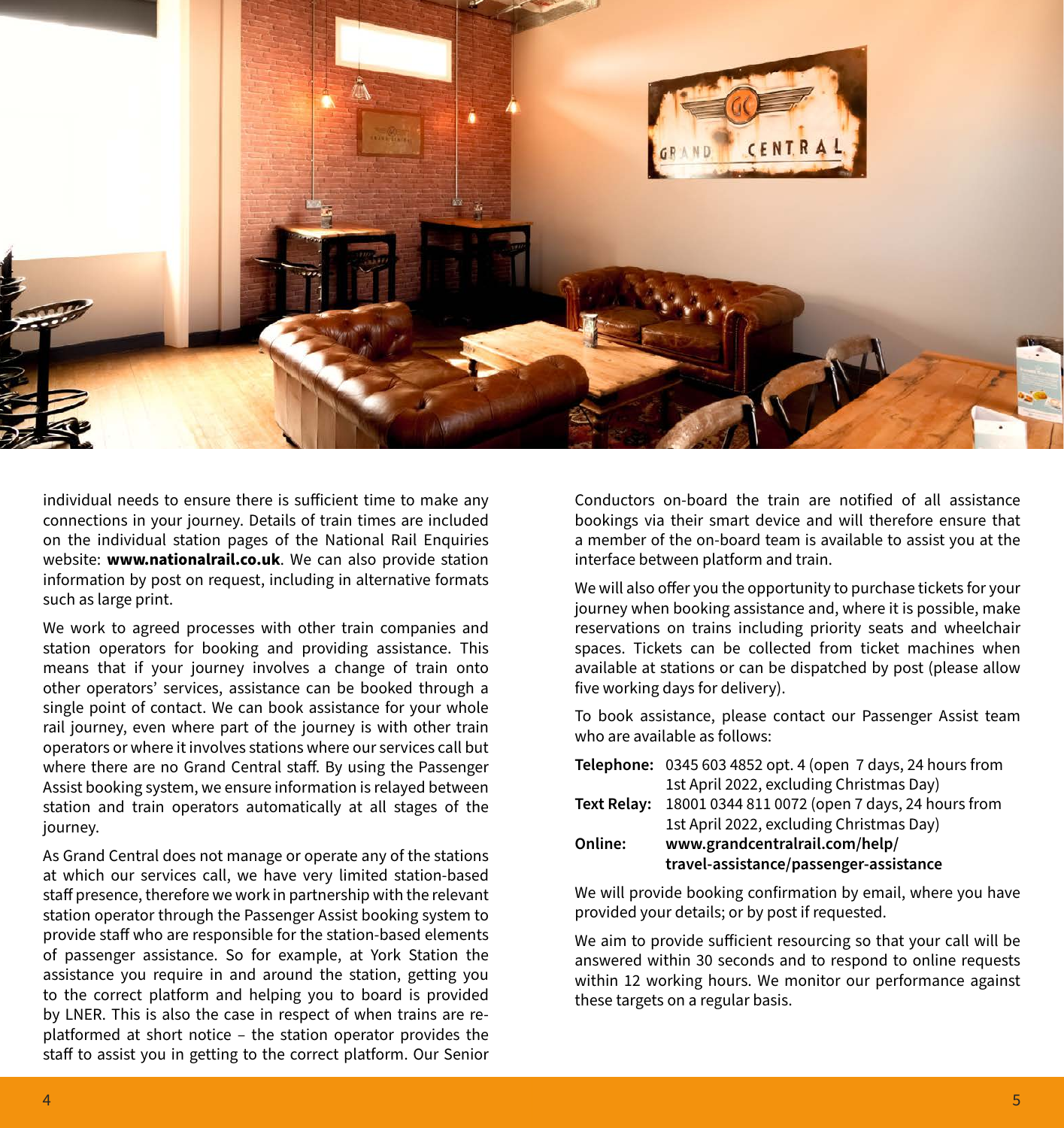Alternatively you can book using the national Freephone number:

**National Freephone Passenger Assist:** 0800 022 3720 **Textphone Free SMS Passenger Assist Forwarding Service:** 0845 60 50 600

## **Recommended notice period for booking assistance through Passenger Assist**

To help you with your travel needs, Passenger Assistance can be booked up to 2 hours before your journey. We are not able to guarantee seat availability on train services if they are not reserved in advance. However, we understand that this is not always possible, so don't worry if you are not able to book in advance. Many of the stations that we serve are staffed and all our trains have Senior Conductors, so where staff are available, they will always help you, where reasonably practicable.



#### **Assistance at stations**

Grand Central train services currently call at 22 different stations, none of which are managed or operated by Grand Central and the facilities at these stations varies considerably. Some of these stations are staffed by the station operator, while some have staff presence for part of the day and the remainder have no stationbased staff.

When booking assistance, if your journey involves a station which does not have staff available at the time you are travelling, our Passenger Assist team will take this into account, together with the type of assistance you require and the overall accessibility of the station to ensure you can complete your journey. If our Passenger Assist team believes you may not have access to sufficient assistance at a particular station, they will discuss options with you and provide an alternative journey plan, assistance or transport to get you to your destination at no additional cost.

If you have not booked assistance when you arrive at a station, please speak with a member of staff or at an unstaffed station make use of the Help Point, where available, to speak with Customer Services; where accessible, you may proceed to the platform and attract the attention of on-board staff, either visually or audibly, when the train arrives. Our on-board staff can help you board our service, take your seat, assist with luggage and alight at your destination station; however they cannot assist you beyond the platform. If you are not able to do any of the above please call the national free phone passenger assist line who can then arrange assistance or alternative means of getting you to your destination.

All stations at which we call have customer information screens and public announcements to keep you informed. In the event these are not working, then please speak to a member of station staff, or at unstaffed stations make use of Help Points, call our Customer Relations team (T:0345 603 4852 opt 3), or refer to our website or Twitter feed.

When you have boarded a train, the Senior Conductor on-board will communicate with your destination station staff, where appropriate, to ensure you are provided with assistance to get off the train. This communication will be to a member of destination station staff responsible for receiving these calls via a dedicated telephone number at the station using the agreed industry Handover Protocol. The Handover Protocol covers both booked assistance and turn up and go travel.

On arrival at the train's final destination station, our staff will ensure that customers who have booked through Passenger Assist are helped off the train as soon as possible and in any event within five minutes of the train's arrival into the station.

## **Boarding Ramps**

Portable ramps are available on board all our trains and at staffed stations to facilitate boarding and getting off trains. The ramps are specifically designed to suit the train you are travelling on, so that customers with reduced mobility can safely move onto and off the trains.

Ramps are available for all customers who require such assistance. If you have not booked assistance, please advise a member of station staff where available, or the Senior Conductor who will arrange for the ramp to be put in place.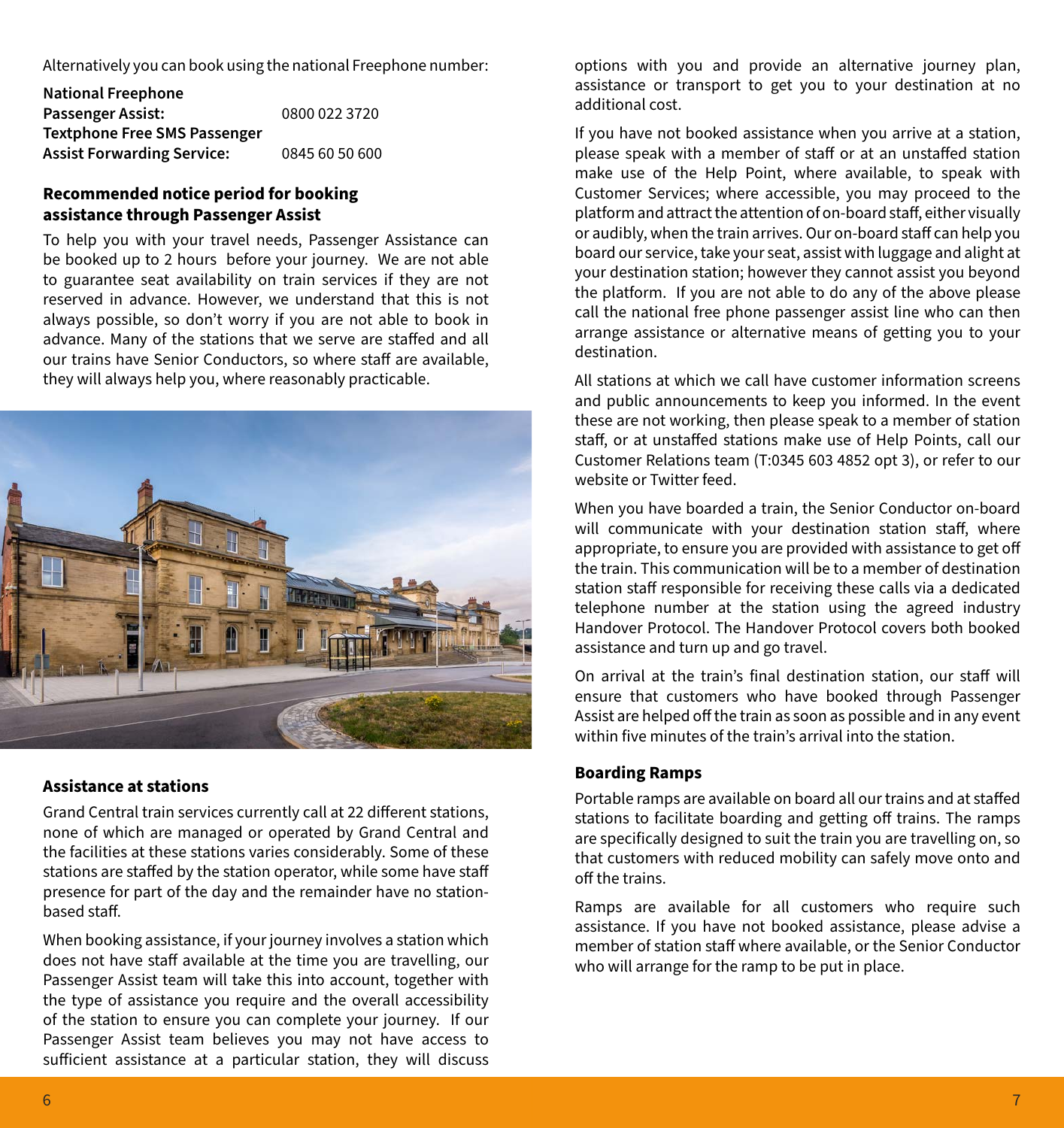## **Changes and disruption to services**

When a journey changes, or we experience disruption to services, we will provide information about changes to train times, and alternative travel arrangements, in both aural and visual formats by Public Address announcements and Information Screens displayed at stations.

Where reasonably practicable, for significant changes and disruption during a journey, Senior Conductors will pass through the train to check if customers require further support, and where possible, provide assistance as required.

Our Mobile App, website and on-board Journey Central portal show live train times, and help points are available at many stations alongside a Freephone number, providing a link to Customer Information teams who are also able to assist you in continuing your journey.

During planned engineering works, we provide clear information at stations and on our website and Social Media channels to advise passengers of alternative travel arrangements and replacement transport options.

#### **Twitter:** @GC\_Rail

**Facebook:** facebook.com/grandcentralrail

Occasionally a train's departure platform needs to be changed at short notice. Such a change will be shown on the customer information screens and will be announced aurally as soon as possible. When a change occurs, station staff where available will provide assistance and information to help you reach the revised departure platform, if it is accessible to you, as efficiently as possible.

#### **Assistance with onward travel – buses, taxis and light rail**

If your journey involves onward travel by another means of transport, where practicable, station staff will help you to the relevant bus stop, pick up point, or taxi rank within the station boundary. They are also able to provide information about local transport more generally, including bus services and taxi companies.

Our Senior Conductors can provide assistance in getting you on or off the train, however they are not able to provide assistance around stations.

Information about the availability of accessible taxis which serve our stations is available from our Customer Relations team, who can also advise on local taxi firms who can provide accessible taxis. Where possible, this information is also included on station posters.

For further information on local bus and tram connections, contact Traveline on 0871 200 2233 or visit **www.traveline.info**

#### **Assistance with luggage**

We recognise that luggage can be difficult to manage in the station environment for many disabled and older people. If you need your luggage carried, please tell us when you book assistance so we can ensure that station staff, where available, are ready to help. Assistance can be given in taking customers and their luggage from train to station entrances (and vice versa) and when transferring between trains; wherever reasonably practicable.

Rail staff must be able to lift luggage items safely, so please be aware of the limits set out in the National Rail Conditions of Travel, which state that you may bring with you up to three items of personal luggage. Full details of the limits and free allowances are available from our Passenger Assist team.



## **Seats on trains**

Our trains have priority seating which has extra legroom, space for an assistance dog and is situated near the doors. These seats are for customers with disabilities, pregnant women, those with impairments or non-visible disabilities and for older people. Priority seats are clearly labelled, and other passengers are requested to give up the seat, if required by an older or disabled person.

Wheelchair spaces and accessible toilets are available on all our trains, and our Senior Conductors assist in ensuring these dedicated spaces are kept clear and wheelchair users are given priority for this space. Wheelchair spaces and priority seats can be reserved during the booking process and we recommend that you make a reservation in advance of travelling. However, if practicable, our Senior Conductors will make every effort to help older and disabled passengers find a seat on-board if you have not made a reservation.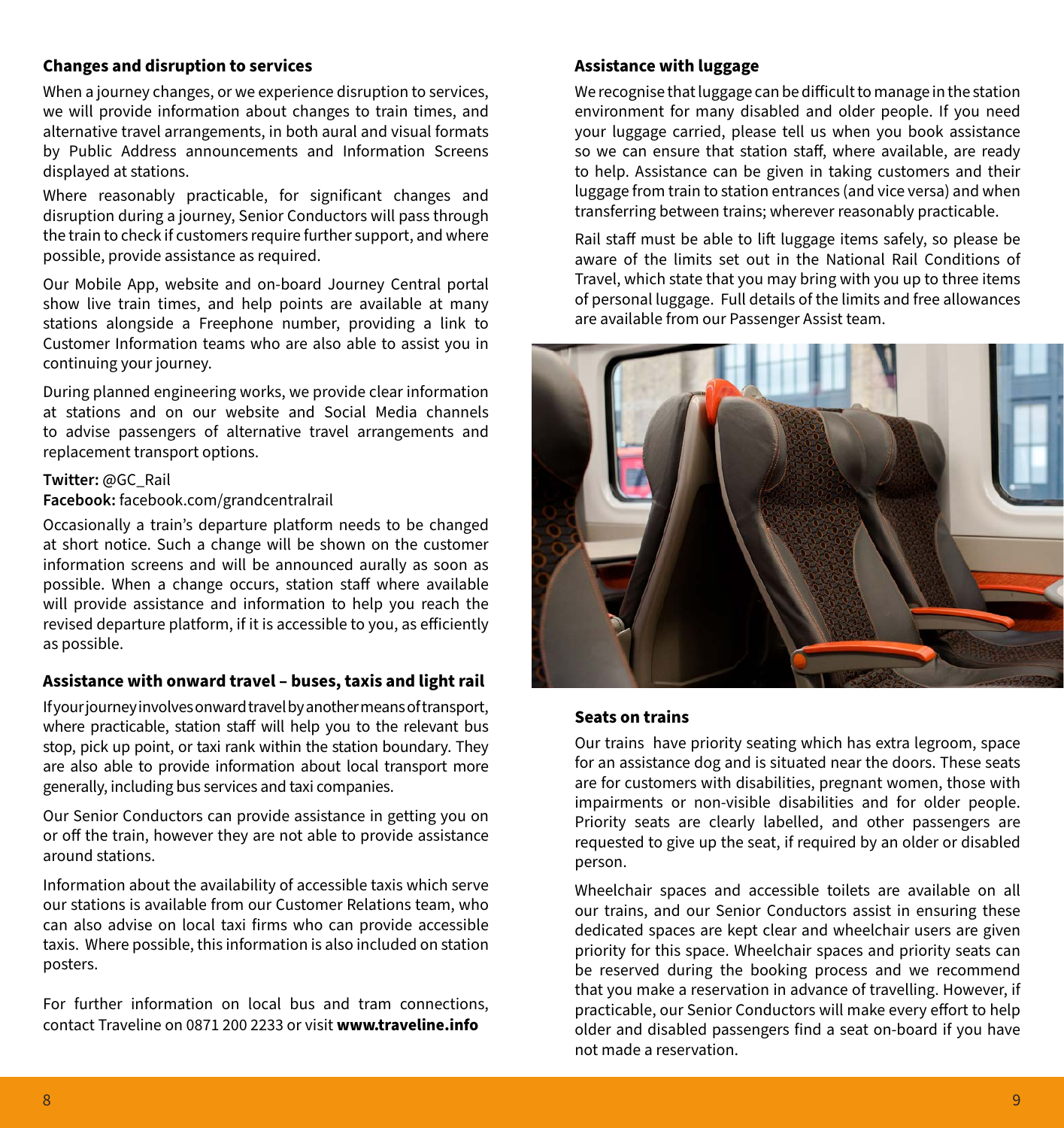## **Assistance dogs**

Assistance dogs are welcome on all Grand Central trains, free of charge, and can travel in any part of the train. Our Senior Conductors will be happy to ensure that you are in the most appropriate seating on board the train, to make the journey comfortable for both you and your dog. Our priority seats have extra leg room and space for an assistance dog.

## **Information provision**

## **Our Accessible Travel Policy leaflet for customers – Making Rail Accessible**

To complement this Accessible Travel Policy document, our customer leaflet, 'Making Rail Accessible' provides a shorter, practical guide, explaining what we do to assist older and disabled customers who travel with us and the standards of service they can reasonably expect.

It is available at all staffed stations which we serve - on display in leaflet racks and at ticket offices and on our website in PDF format at www.grandcentralrail.com/help/travel-assistance/ passenger-assistance which is accessible using screen readers or other software with accessibility features (for example, Adobe Reader) and can be easily accessed via personal mobile devices.

Alternative formats such as audio and large print versions of both this leaflet and our Accessible Travel Policy are available on request, by calling our Customer Relations by phone or Text Relay, and on our website, free of charge. We aim to provide this to you within seven working days. Through our relationship with local authorities, government agencies and accessibility groups across the North we will arrange for copies of the leaflet to be supplied at key locations where public services are provided (e.g. libraries, GP surgeries, job centres, Citizens Advice bureaux, hospitals and post offices). Our community stakeholder manager will distribute leaflets to all of the local organisations we work with as well as ensuring they are available at local amenities near the stations we call at. This includes actively encouraging the use of Passenger Assist and educating those who are not aware of the service.

Where possible we also display poster notices, at a height accessible to wheelchair users, at each station Grand Central serves, advising customers how to obtain the Making Rail Accessible leaflet and this policy document

## **Trains and Stations accessibility information**

We will ensure that accessibility information relating to our trains and the stations we serve is readily available to you and is kept up to date. This includes the level of step-free access available at each of the stations that we serve

In order to achieve this, we will maintain this information in an online PDF format, available at: **www.grandcentralrail.com/help/ travel-assistance/passenger-assistance**, which is accessible using screen readers or other software with accessibility features (for example, Adobe Reader) and can be easily accessed via personal mobile devices.

Alternative formats such as audio and large print versions of this information are available on request, by calling our Customer Relations by phone or Text Relay, and on our website, free of charge. We aim to provide this to you within seven working days.

We will also provide the same information for use on the National Rail Enquiries website to ensure consistency of information.

#### **Train accessibility information**

An overview of each type of train used on Grand Central services is available on our website **www.grandcentralrail.com/ travelling-with-gc/on-board/our-trains/**, including information on the general accessibility of each type and details of the routes on which different types of train are scheduled to run.

Following significant investment by Grand Central in refurbishing our train fleet, all Grand Central trains offer:

- $\bullet$  Two wheelchair spaces available to book (one in first class and one in standard with associated companion seats)
- At least one Accessible toilet
- A Boarding ramp
- $\bullet$  Designated priority seating
- Aural information
- $\bullet$  Visual information
- $\bullet$  A Senior Conductor to provide assistance during the journey on every train.

## **Station accessibility information**

For information on whether the following accessible services and facilities are available at stations served by Grand Central, please see our website **www.grandcentralrail.com/stations/** or **www.nationalrail.co.uk/stations\_destinations/** which will cover:

- $\bullet$  Level of platform accessibility and how access if provided (e.g. lifts, ramps or steps)
- **•** Disabled Passenger Parking
- **Accessible Set Down and Pick-Up Points**
- $\bullet$  Ticket office opening hours
- $\bullet$  Meeting Points for assistance
- Staffing hours and Assistance availability
- $\bullet$  Accessible Ticket machines
- **•** Customer Information systems
- Help Points (either staffed or audio contact with our Customer Relations)
- $\bullet$  Accessible toilets (including National Key toilets)
- $\bullet$  Induction Loops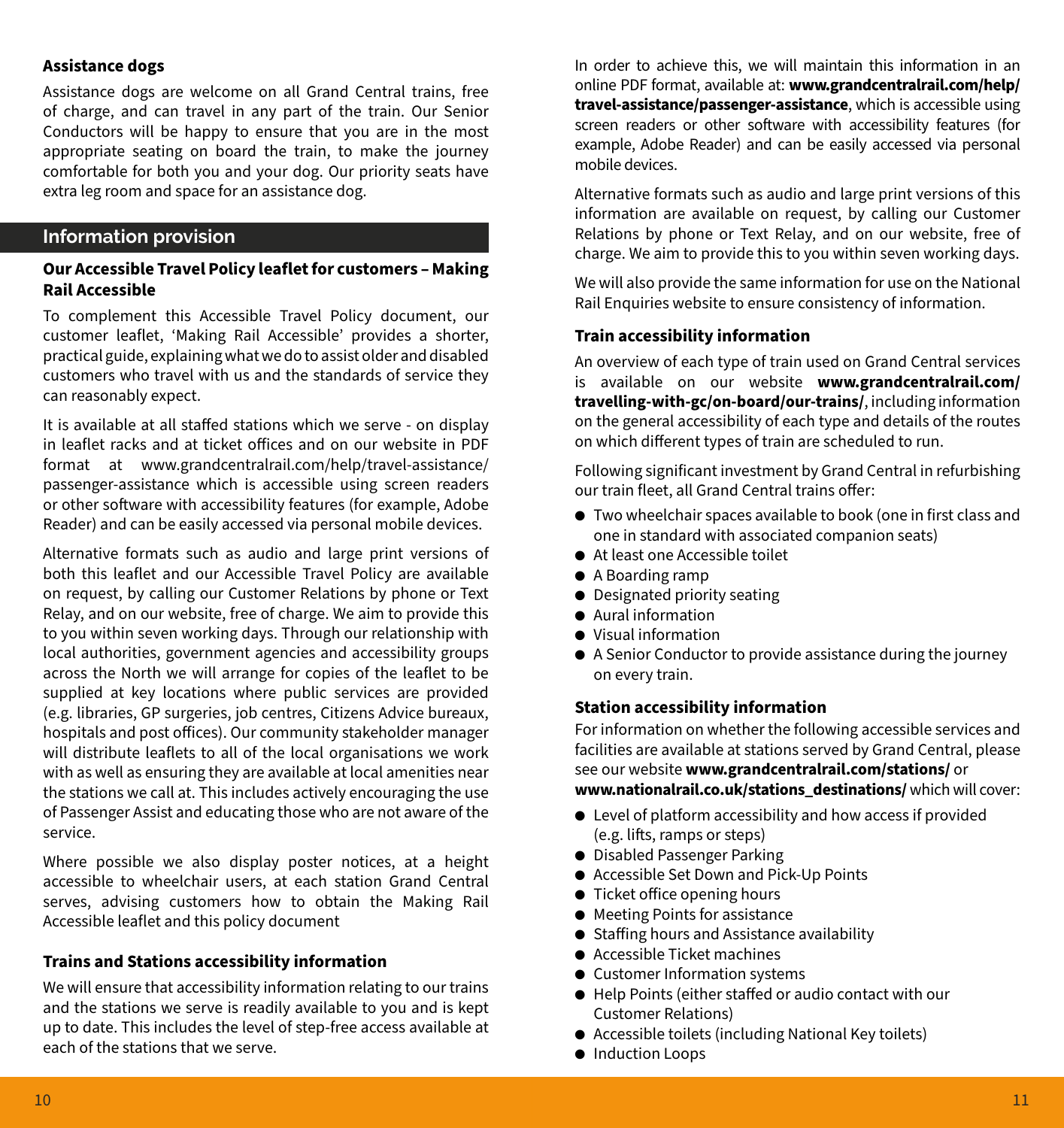- $\bullet$  Tactile paving
- **Station Wheelchair availability**
- $\bullet$  Accessible waterproof waiting facilities
- $\bullet$  Catering facilities
- Secure Station Accreditation

# **Passenger journey information**

We understand it is important for you to trust and have confidence in the information we provide. Some customers may travel by rail infrequently, and therefore may not know where or how to access important information, particularly during delays or during times of disruption. This section explains how we communicate accurate, clear and consistent information to you, especially if you have non-visible and sensory disabilities, at every stage of the journey – whether at home, online, on the move, at the station or on the train.

## **Stations – aural and visual information**

All the stations that we serve have a combination of customer information screens and automated public announcements providing accurate, clear and consistent aural and visual information.

At larger stations, a train's departure platform will sometimes need to be changed at short notice. The platform number will flash on the information screen to indicate that is has changed and the same information will be announced aurally as soon as practicable.

When a change occurs at staffed stations, where possible, the platform staff will provide assistance and information to help you reach the revised departure platform, if accessible to you, as efficiently as possible.

In the unlikely event the platform is not accessible to you, the station staff will discuss options with you and liaise with us to arrange alternative transport. For example, a taxi, to the next nearest station accessible to you, so that you can continue your journey.

At the majority of stations we serve, accessible Help Points, and a Freephone number, are in place that enable customers to speak with a member of Customer Relations who will provide any information you require for your journey.

## **Trains – aural and visual information**

We are committed to providing important aural and visual travel information on board the train in a format which is easy to understand.

All our trains are fitted with information screens and a public address system, and our Senior Conductors are trained to make clear and concise announcements giving train information, including details of the next station and will do so on all services that do not have pre-recorded announcements.

Senior Conductors are also trained to consider the needs of visually impaired, deaf or hearing-impaired people, when providing information. If your journey is disrupted, the Senior Conductor where possible may walk through the train to provide information and support customers. Announcements will provide enough time for you to prepare to alight the train, particularly if you require assistance.

Our Senior Conductors are also trained to consider information provision and assistance requirements on a dynamic basis relevant to journey circumstances, for instance considering the impact of crowding on board our trains which will influence how information about access to (as opposed to just provision of) accessible toilets on crowded services will be communicated.

Senior Conductors have a smart device and can look up and pass on disruption information as well as details of connecting services, facilities at stations and real-time information regarding train times.

## **Connections and wayfinding**

We work closely with Network Rail and the operators who manage the stations that we serve, and with relevant local authorities, to ensure that stations are clearly and consistently signposted from local roads. We also liaise with station operators and local authorities in the maintenance of Station Travel Plans for many of the stations that we serve, which include signage and interchange for other modes of transport. This is the responsibility of the Head of Customer Experience Strategy.

We are investing in stations, and part of this investment contributes to replacing and renewing signs that are no longer fit for purpose. In making these changes we liaise with Network Rail and the station operator to consider industry best practice.

Our Passenger Assist booking team, on-board Senior Conductors and station staff will provide you with information on how to make connections with other modes of transport, both prior to your journey and when travelling on our trains or at stations that we serve. There is also a useful information poster displayed at many stations served by Grand Central which provides onward connection information and local maps.

## **Information points, Help Points and our Customer Relations team**

Larger stations that we serve, such as York and London Kings Cross, have dedicated information points located on the station concourse, with clear signage to their location within the station. The information points have variable height counters with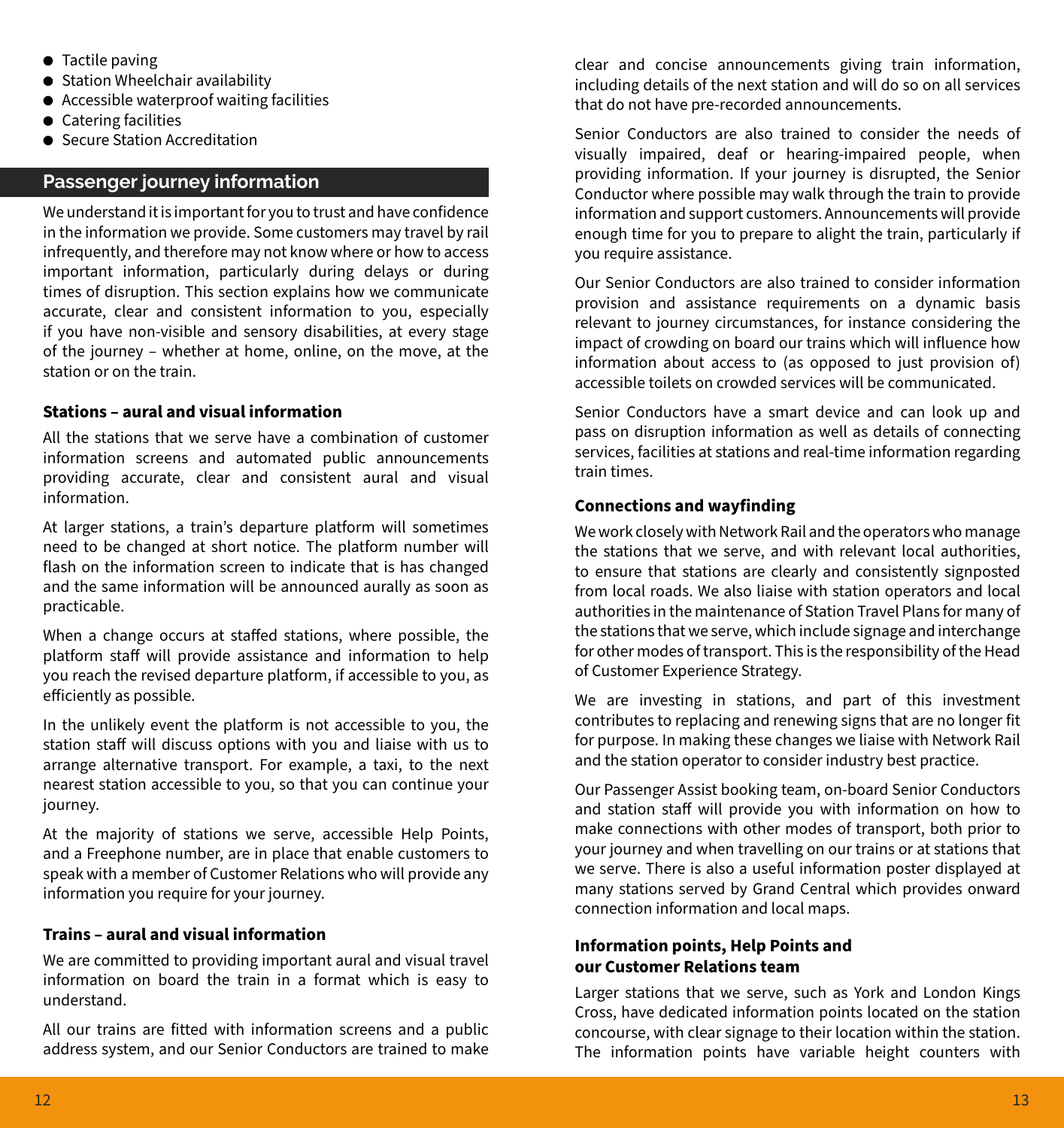information screens and leaflets positioned so that they can be accessed by everyone.

At staffed stations that we serve, information on provision of services is available in person at ticket offices, which are clearly signed within the station environment and from station staff. In addition, accessible help points are available, which will put you in contact with a Customer Service team who will provide any information you require for your journey.

At unstaffed stations, accessible Help Points are usually in place that enable customers to speak with a Customer Service team who will provide any information you require for your journey. In addition, an information poster is displayed at a height that can easily be read by a wheelchair user, at all stations served by Grand Central, which provides relevant contact details for our Customer Relations support team.

We are committed to ensuring our staff, whether in person at stations and on the train, or via phone/email to our Customer Relations support team, have up-to-date information available to them that includes:

- $\bullet$  The facilities, services and accessibility of all the stations at which Grand Central trains call
- **Timetables for all Grand Central services**
- **•** Information on fares and ticketing
- $\bullet$  Information relating to connections with other operators' train services
- $\bullet$  Information regarding accessibility onto other forms of transport
- $\bullet$  Delays, disruption, diversions and emergencies which affect the advertised timetable
- Confirmation of any arrangements that have been made through Passenger Assist, including bookings by other operators

## **Our website**

We are committed to working towards achieving the industryrecognised Web Content Accessibility Guidelines (WCAG), which define how to make web pages and content more accessible for people with disabilities. The accessibility of our website will be fully reviewed to WCAG standards prior to April 2020, with regular follow-up reviews scheduled thereafter, with any necessary changes being implemented as soon as possible after such reviews.

To help you find the information you need, we also provide a homepage link to our Assisted Travel page **www. grandcentralrail.com/help/travel-assistance/** which explains the Passenger Assist service in a clear and concise manner, using plain English and avoiding the use of rail industry jargon.

It provides the necessary contact information and provisions for

you to book assistance and purchase a ticket to travel (including details of any national discounts available to disabled passengers or persons with reduced mobility). It also sets out information of on-board facilities and station information, including accessibility information, staff availability and our Customer Relations opening times.

It also provides links to pages which detail information on any temporary reductions in accessibility and any delays and disruptions to facilities and train services where relevant.

It also informs you of any restrictions on the use of mobility aids including wheelchairs and mobility scooters.

In addition, there is a link to help you access the 'Making Rail Accessible' leaflet and details of how to obtain it in accessible formats. We also provide guidance on how you can provide feedback or make a complaint, and we include information on the availability of redress in the event something has gone wrong for an assistance booking.

# **Ticketing and fares**

If you are unable to buy a ticket before your journey, you can do so during the journey or at the destination station and enjoy any reduction to which you are entitled, such as using a Disabled Persons Railcard. Our "Buy on Board" policy means no one will incur a fine or penalty.

We understand that disabilities are not always visible and if you are concerned about purchasing tickets, please contact staff on stations or on trains or our Customer Relations team for advice.

Along with all other train operators, we participate in several schemes offering discounted fares, which are detailed below..

## **Disabled Persons Railcard**

The Disabled Persons Railcard is a discount card for tickets that allows those living with disabilities to save up to 1/3 on rail travel. If you're travelling with another adult, they will also receive 1/3 off their rail fare.

There are no time restrictions on the Disabled Persons Railcard, so you can use it to get a discount on tickets at any time of the day. Further details of eligibility criteria and how to apply for a Railcard can be found at:

| Website: | disabledpersons-railcard.co.uk                    |
|----------|---------------------------------------------------|
| Email:   | disability@raildeliverygroup.com                  |
| Call:    | 0345 605 0525                                     |
|          | Textphone: 0345 601 0132 (for people with hearing |
|          | impairments)                                      |

Disabled Persons Railcard discounts are available on tickets sold by our Senior Conductors and on our website & mobile app. The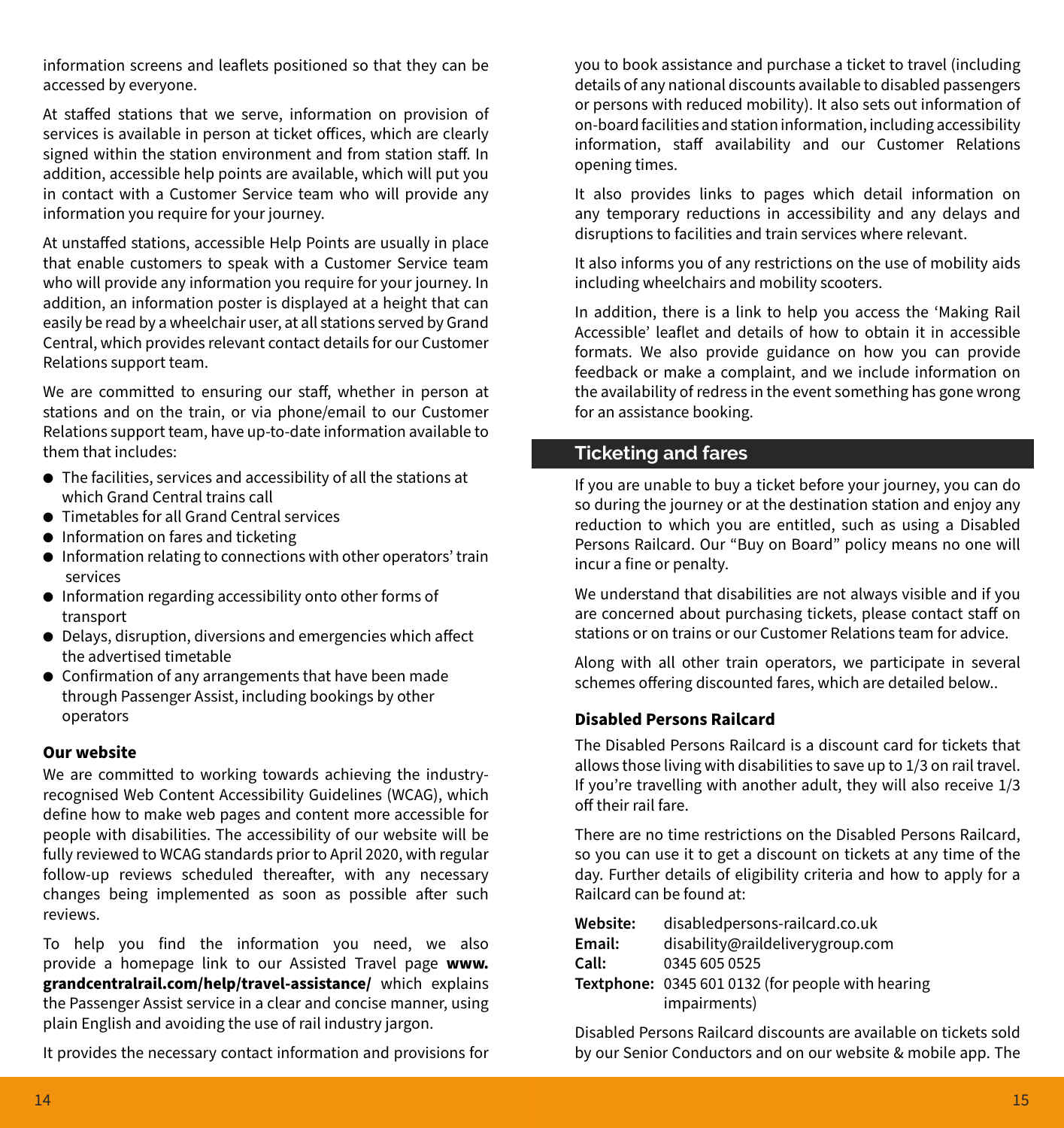discounts are also available when buying tickets through station ticket offices and automated ticket vending machines – these are controlled and operated independently from Grand Central by the respective station operators.

When purchasing a ticket on our website, there are prominent messages in place to advise customers that assistance is available for their journey.

## **If you are visually impaired**

If you are a visually impaired person travelling with a companion and you do not hold a Railcard, the following discounts on Anytime/Day tickets apply for both of you:

- Anytime Single or Return 34% discount
- $\bullet$  Anytime Day Single 34% discount
- Anytime Day Return 50% discount

No concession applies if you are travelling alone and you do not hold a railcard.

To obtain these discounts a document confirming your disability, issued by a recognised institution (for example Government Department, Local Authority, Guide Dog Ownership certification or RNIB) is required.

## **If you remain in your wheelchair for a rail journey**

If you remain in your wheelchair throughout the journey and you do not hold a Railcard, the following discounts on Anytime/Day tickets will apply:

- $\bullet$  Anytime Single/Return 34% discount
- $\bullet$  Anytime Day Single 34% discount
- Anytime Day Return 50% discount

The same discount will apply for one person travelling with you.

## **Senior Railcard**

Available to anyone over the age of 60, a Senior Railcard provides the opportunity to save up to 1/3 on rail travel in the UK. Senior Railcards can be purchased online, over the phone or at any station ticket office with your passport or UK driving licence as proof of age.

Further details of eligibility criteria and how to apply for a get a railcard can be found at:

**Website:** senior-railcard.co.uk<br> **Email:** railcardheln@railcare

**Email:** railcardhelp@railcards-online.co.uk **Call:** 0345 300 0250

There may be other Railcards which are suitable for you. Please visit **railcard.co.uk** for further information.

## **Purchase of advance tickets**

Advance purchase tickets are for a specific train. Where advance tickets are available for purchase, we advise that you check that the required facilities (for example, a wheelchair space) are available for the entire journey you are making before purchasing tickets. This may particularly apply for through journeys involving more than one train operator. If you purchase tickets via our website or mobile app for a journey involving multiple operators, we advise that you check with each operator regarding the specific facilities they offer on their trains, or alternatively contact our Passenger Assist team who will check on your behalf.

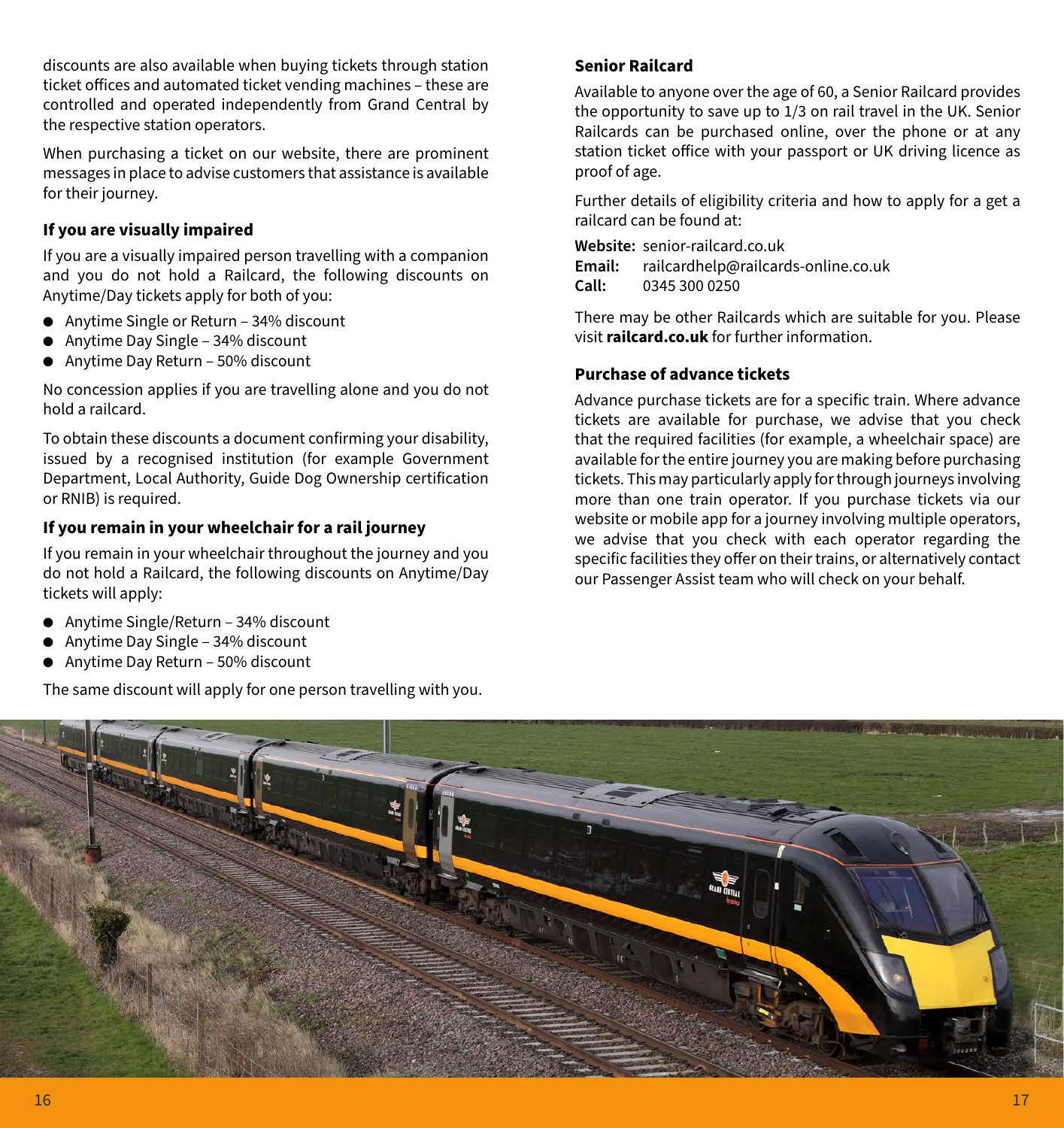## **Alternative accessible transport**

If a station you wish to travel from is inaccessible to you, we will provide alternative transport, at no extra charge, to the nearest or most convenient station to enable you to continue your journey. For example, if there is only access via steps to some or all platforms, we will arrange alternative accessible road transport (such as a taxi) for you to the nearest suitable alternative station that is accessible to you. Please contact our Passenger Assist team, who will discuss your needs in order to arrange appropriate assistance. We recognise that circumstances will vary for individual passengers and we will take into account your specific needs when discussing alternative transport options. Similarly, if you are unsure whether the station you intend to use is accessible to you, please contact our Passenger Assist team.

Wherever possible, we aim to ensure you can travel by rail for as much of your journey as is practicable.

When we cannot run rail services due to engineering work or a replacement timetable, we aim to use rail replacement buses or coaches which are fully accessible. Grand Central is working with our regular suppliers for rail replacement transport so that, when available, fully accessible vehicles are provided. There is currently a shortage in the market of accessible rail replacement vehicles, in particular for longer distance journeys, therefore if a vehicle does not meet your needs, we will provide alternative transport options, which station staff or our Passenger Assist team will discuss with you.

When we cannot run rail services due to short notice disruption to advertised train services, for whatever reason, we will use the same approach as outlined above.

# **Mobility scooters and mobility aids**

## **Wheelchairs**

All Grand Central trains can accommodate customers using a wheelchair, in the clearly designated spaces on board, providing they fit within the following dimensions:

**Width:** 700mm **Length:** 1,200mm **Weight:** 300kg (including the user)

If your wheelchair exceeds the above dimensions, please contact our Passenger Assist team on 0345 603 4852 option 4 who will be able to offer advice.

If you ring to book assistance or use our online assistance form for your journey, and you are travelling with a family member or companion, you can request a companion seat.

## **Electric Mobility Scooters**

We recognise that scooters come in a variety of shapes and sizes

and we try to accommodate these on board our trains if they fit within the specifications shown below. All our trains have designated wheelchair spaces, however there is a limitation on the footprint available to allow access to this space. In the situation where the mobility scooter is larger than the specification below, then these will be unable to access the coach from the vestibule area.

- $\bullet$  700mm wide
- $\bullet$  1,200mm long
- $\bullet$  Have a turning circle radius of no more than 1,500mm
- 300kg (including the weight of the customer)
- $\bullet$  Have an anti-tip device

We can also convey foldable scooters as luggage as long as these can be lifted by our staff or by accompanying persons.

We request that mobility scooter users transfer to a seat, rather than remain seated on their scooter while on board the train.

Other train operators and transport companies may not take your mobility scooter on board. If you need to travel with another train operator or transport company for your trip, please make sure you check their arrangements for travelling with mobility scooters.

# **Delays, disruption to facilities and services, and emergencies**

We understand that disruption to facilities and train services can have a significant impact on a wide range of disabled travellers and the confidence of disabled people and other passengers with reduced mobility in travelling by train. Where disruption occurs, Grand Central is committed to doing everything possible to ensure that, wherever possible, customers are able to continue their journey.

During disruption we will provide information about changes to train times and alternative travel arrangements through the Public Address and Customer Information Screens. Our App and website will include live departure times and passengers can use Help Points, where they are provided, to find further information.

In addition, at larger staffed stations, where reasonably practicable, we seek to ensure staff are deployed to the station concourse and platforms to assist and support customers with alternative transport arrangements and other needs such as luggage. In the event of service disruption, we aim to use rail replacement buses or coaches which are fully accessible. We work with regular suppliers for rail replacement transport so that we can request fully accessible vehicles are provided during periods of disruption. However, this is sometimes more challenging when sourcing vehicles at short notice, particularly as the availability of accessible vehicles can be limited in some geographical areas.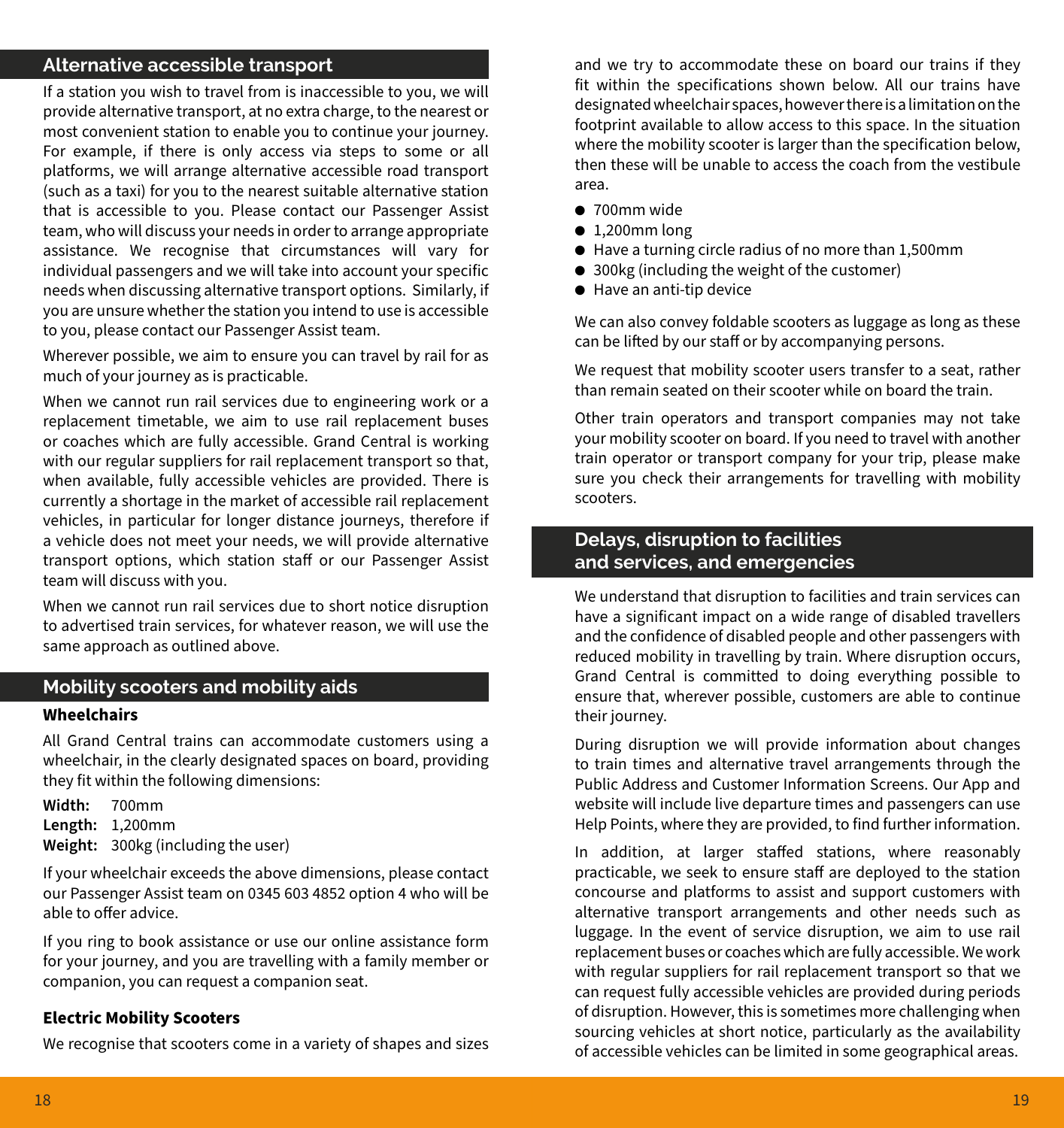In the event of service disruption, that a vehicle does not meet your needs, we will provide alternative transport options, which the station staff or our Passenger Assist team will discuss with you. We will make all reasonable endeavours to secure accessible rail replacements buses, coaches and taxis. If we are unable to secure accessible vehicles that are appropriate for the routes they would be used on, we will explain the reasons why.

Sometimes, particularly at larger stations, a train's departure platform will occasionally need to be changed at short notice. The platform number will flash on the information screen to indicate that is has changed and the same information will be announced aurally as soon as practicable.

When a change occurs at staffed stations, where possible, the station staff will provide assistance and information to help you reach the revised departure platform, if accessible to you, as efficiently as possible.

In the unlikely event the platform is not accessible to you, we will arrange alternative transport, for example, a taxi, to the nearest station accessible to you, so that you can continue your journey. We will discuss available options with you wherever possible.

If you have booked through Passenger Assist and any disruption to the advertised train service means your original arrangements, including connections are no longer valid, we will do our best to make contact with you and re-book any required assistance through Passenger Assist. We will request a contact number from you when you book assistance, which will help us to contact you in case of disruption. If we are unable to contact you for whatever reason, and disruption occurs during your journey, please ask station staff or our on-board Senior Conductor for help.

When the level of accessibility of facilities at a station or on one of our trains is less than that normally provided, for example as a result of lifts breaking down or toilets being out of use, we are committed to making every reasonable effort to provide replacement arrangements or facilities, wherever possible. This may involve making alternative transport arrangements for you to or from the nearest fully accessible station in the event of station lifts being out of order.

#### **Emergency procedures**

All staffed stations that we serve have a local emergency plan which details the actions that station staff must take in an emergency. These plans include detailed evacuation arrangements and take into account the needs of disabled and older customers, including those who use mobility scooters and wheelchairs. If you are a wheelchair user and you are in an area where no safe evacuation route exists, a place of safety will have been pre-identified for you (accompanied by a member of staff) to await rescue by the emergency services.

The assistance provided to disabled passengers varies between locations based upon a risk assessment and includes the need to identify those who may need assistance, provision of wheelchairs and ramps and identification of and direction to safe refuge if normal evacuation routes are not accessible.

When on-board our trains, our policy is not to evacuate wheelchair passengers or other passengers with significantly reduced mobility without the support of the emergency services unless the situation is life-threatening. Dependent on the type of incident and risks involved, we may move you to a safer part of the train until arrangements can be made to move the train to the nearest station. We will endeavour to ensure you are accompanied at all times. If it becomes essential to evacuate a train between stations, we will work closely with the emergency services to attend and provide assistance with the evacuation.

## **Station facilities and services**

We are committed to ensuring that the information regarding the stations served by Grand Central is up to date and customers requiring assistance are aware of any limitations and / or temporary changes or restrictions. For example, this includes:

- $\bullet$  where stations have a physical constraint that prevents some disabled people from using it;
- $\bullet$  where significant temporary work that affects station accessibility is being carried out;
- $\bullet$  where there are changes to stations that would make them temporarily inaccessible (e.g. when facilities such as lifts and toilets at stations are out of order);
- $\bullet$  where facilities on trains that materially affect disabled passengers' journeys are unavailable.

Our Head of Customer Policy has overall responsibility for ensuring the information provided by Grand Central regarding accessibility and details of the times assistance from staff is available at stations is updated, including:

- $\bullet$  Level of accessibility from station entrance to platforms (e.g. lifts, ramps, steps)
- Staffing hours and assistance availability
- **Location of Meeting Points for assistance**
- Accessible waiting rooms and toilets
- $\bullet$  Accessible car parking and set down/pick-up points

**Left -Luggage:** Of the stations served by Grand Central trains, only London Kings Cross and London Euston offer a facility to leave luggage. "Excess Baggage" offers this facility, operating independently. This facility is available Monday to Sunday 07:00 – 23:00. You can pre-book storage for any heavy, awkward or high value luggage at the station, by visiting their website (www.left-baggage.co.uk) or by calling 020 7837 4334.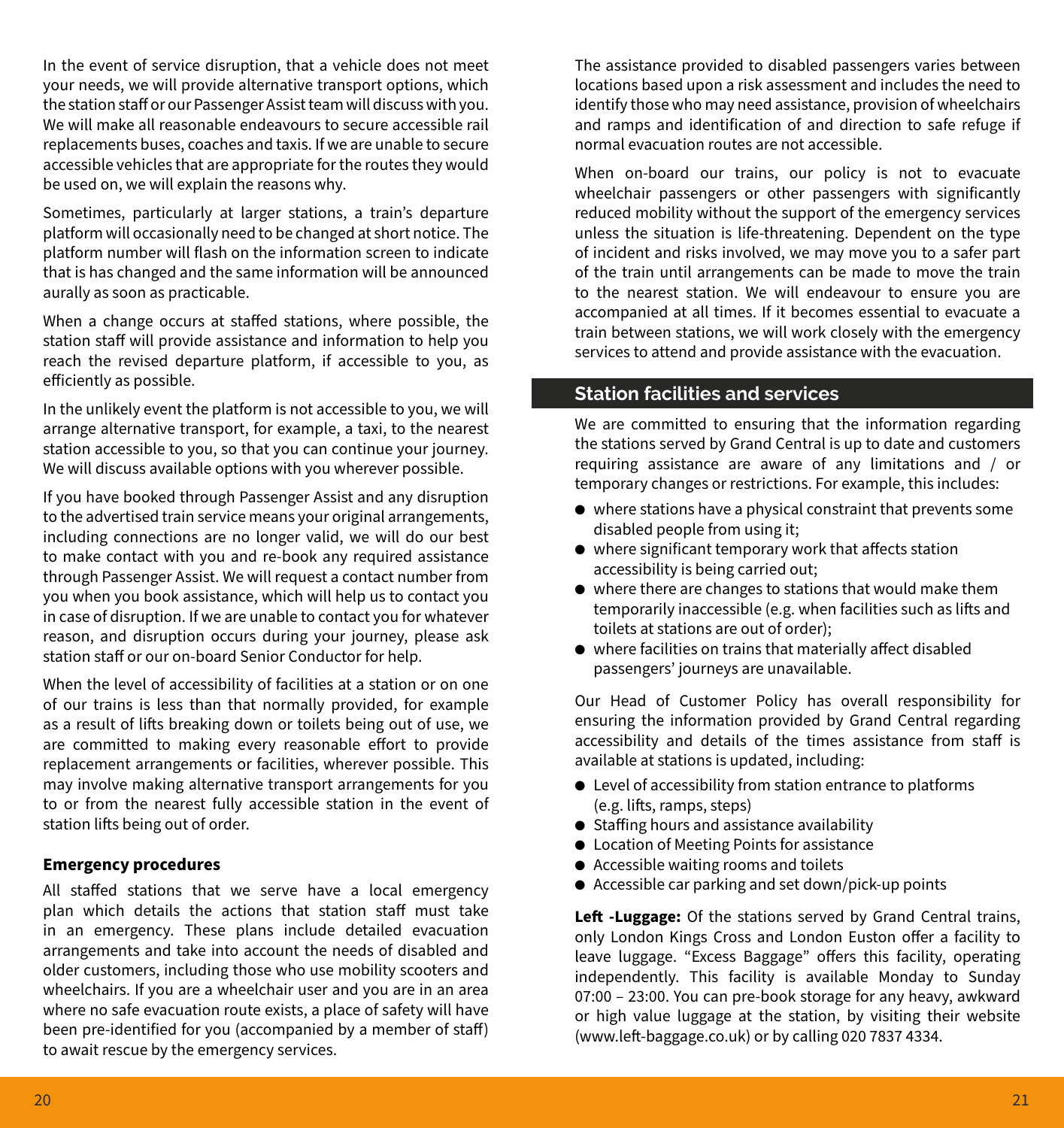**Disabled Parking:** We work closely with Station Operators to ensure the availability of appropriate car park and disabled parking facilities. Only Sunderland, London Euston and Bradford Interchange do not have station car parks, relying on a wide range of accessible transport options that can be used to get to the stations. For all the remainder, if you visit our website at **www.grandcentralrail.com/stations/a-to-z/** the station facilities are outlined alongside the number of parking spaces. The number of disabled parking spaces at each station is also listed as well as any charges for using the car parks. Where our customers feedback any issues regarding parking facilities, we will ensure these are passed to the relevant station operator for their action.

For full details please see our up-to-date stations facilities and services section at **www.grandcentralrail.com/stations/ato-z/**; or visit the National Rail Enquiries website at **www.nationalrail.co.uk/stations**.

## **Alterations to facilities**

When advertised facilities and services such as lifts or accessible toilets are not available, at a station or on-board our trains, we will make every effort to provide alternative facilities.

Should the facilities on which you rely for your journey become temporarily unavailable on a train or at a station, we will update the system within 24 hours of notification of a problem and provide an estimated time for when the facility will be functioning again. If we have your contact details our Passenger Assist team will endeavour to contact you by email or telephone, to make every effort to provide alternative facilities or arrangements, this includes:

- $\bullet$  Where stations have a physical constraint preventing use by some disabled people
- $\bullet$  Where significant temporary work affects station accessibility
- $\bullet$  Where changes to stations make them temporarily inaccessible (e.g. lifts or station toilets out of order);
- $\bullet$  Where changes to train facilities materially affect disabled customers; and
- **•** Emergency engineering work

Our commitment to provide this information includes instances when stations or trains become inaccessible in the short or longer term. This information will be available to station staff and to you through our website, our Passenger Assist team and via station Help Points. As part of our ongoing review process, we will update the information on our website to ensure the details are current.

## **Redress: what to do if something goes wrong with assistance**

Customers are at the heart of all that we do, and we work hard to ensure we deliver assistance in the right way for every journey. However, sometimes things go wrong, and we may not be able to provide the level of service that we promised.

When assistance has been booked through Passenger Assist but has not been provided as you expected, please contact our Customer Relations team and we will investigate why this happened, and what action we intend to take to ensure it does not reoccur.

We understand the inconvenience caused when assistance is not delivered, so we will also provide you with appropriate redress for your journey.

We aim to make the process of raising an issue as simple as possible, so we provide details of how to do so in our Making Rail Accessible leaflet and on our website:

# **www.grandcentralrail.com/help/travel-assistance/**

If you travelled with multiple operators we will coordinate a single response. If assistance that failed to be delivered was when travelling on another operator's train, to ensure you receive the best response, we may transfer you to that operator. We will always ask for your consent prior to doing this.

Our arrangements do not affect or limit any rights you have as a consumer under, for example, The Consumer Rights Act 2015, to a different level of compensation, including consequential loss, where Grand Central is at fault.

If you believe that it does apply to your journey, please contact our Customer Relations team on 0345 603 4852. We always consider each claim made to us on its individual merits.

# **Strategy and management**

In this section we set out how we:

- $\bullet$  Embed the provision of services to disabled people within our business and our project planning
- $\bullet$  Will continue to improve access to the railways for disabled people and those with reduced mobility
- Ensure our staff have the resources, skills and confidence to deliver assistance to customers
- Measure the success of our Accessible Travel Policies.

# **Strategy**

Grand Central strives to provide rail services which are truly accessible to all, so that customers can travel in confidence, safe in the knowledge that extra help is available at each stage of their journey, when needed.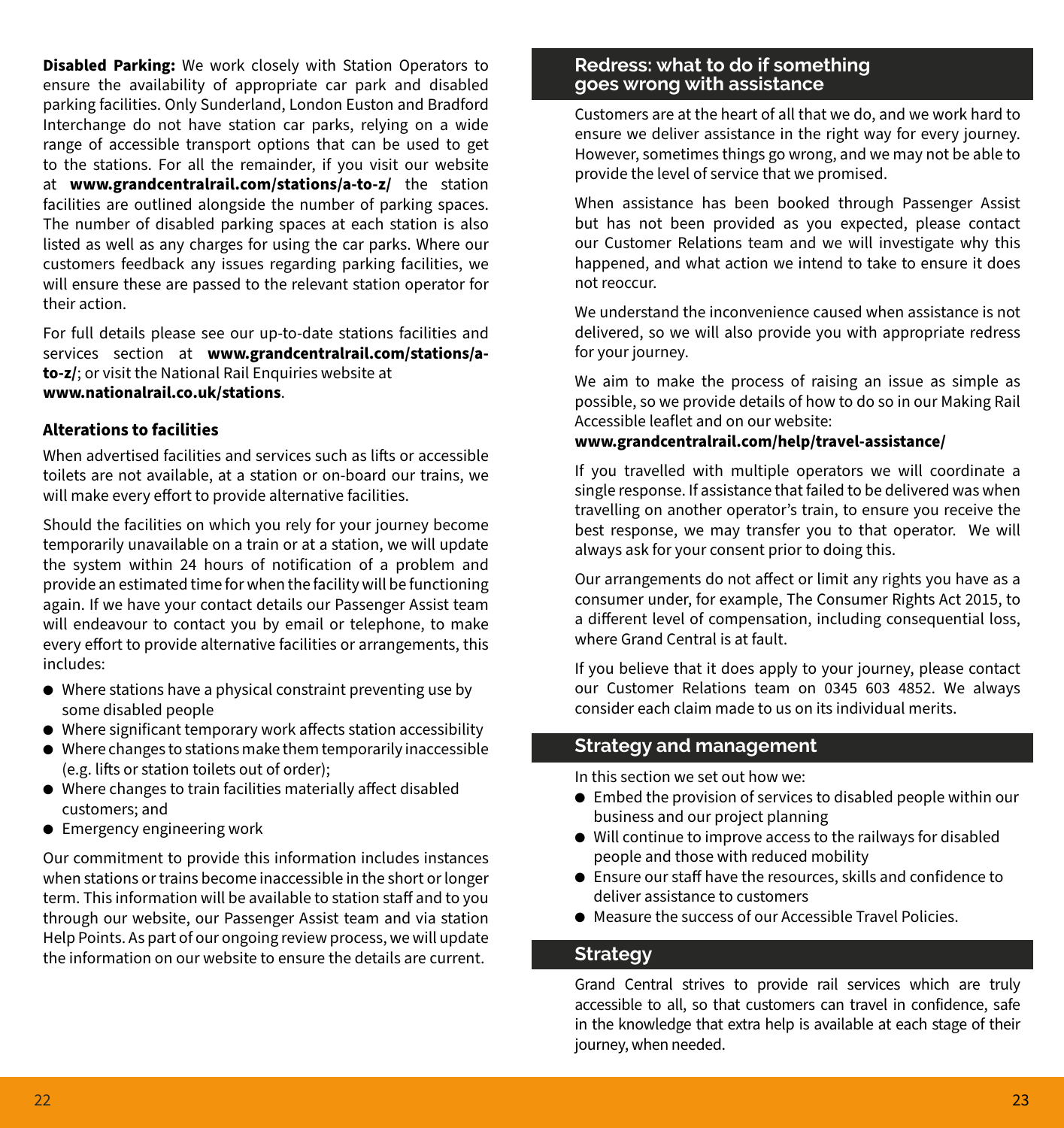We are committed to assisting and enabling people to use the railways confidently, taking into account the wide range of different needs of disabled and older people, and continuously improving the quality and reliability of assistance available.

We work with our rail industry colleagues, regulatory authorities, Disabled Persons Transport Advisory Committee (DPTAC), Transport Focus, Community Rail Partnerships, Rail Ombudsman and other stakeholder organisations, especially those representing all customers, to further improve the information, facilities and services we provide.

Our Accessible Travel Policy fulfils our obligations under our Passenger Services Operator Licences and the ORR Accessible Travel Policy Guidance 2019 and takes into account the provisions within the Equality Act 2010.

We will ensure that all projects which replace and/or renew facilities on our trains are designed to meet the standards of the Persons of Reduced Mobility Technical Specification for Interoperability (PRM-TSI) regulations. As we do not manage or operate any Stations, we cannot make a similar commitment to station facility accessibility improvements, however we work with Station Operators and Network Rail to improve these facilities where possible, including financial contribution where appropriate.

## **Management arrangements**

The provision of services to disabled and older people is an integral part of our business planning process, championed by our Head of CustomerExperience Strategy .

Establishing and maintaining our Accessible Travel Policy is a condition of our Passenger Service Operator Licence. For compliance purposes the Chief Operating Officer is accountable for our licence.

Our Head of Customer Experience Strategy has responsibility for implementing our Accessible Travel Policy. This includes consulting with disabled people, community groups, and charities to understand where services and facilities do not meet the needs of disabled people, and then work with the internal teams to prioritise funding requests and tie in with other projects where possible. This role will liaise with the relevant directorates and managers across the Grand Central business to work on the specific tasks that compliance with the Accessible Travel Policy necessitates.

# **Monitoring and evaluation**

We have a culture of "Belief in Better" and strive for continuous improvement and will therefore measure the quality of service relating to assistance provided.

The tools that we will routinely use to measure the quality of

service given to disabled passengers include:

- $\bullet$  Monitoring complaints about assistance
- $\bullet$  Monitoring complaints about facilities being inaccessible
- $\bullet$  National Rail Passenger Survey results relating to accessibility
- Feedback from 'RAIFN Rail Accessibility & Inclusion for the North' who are engaged as Grand Central's Accessibility User Group
- Using Passenger Assist booking data to track trends in assisted booking and monitor growth and usage, and
- $\bullet$  Providing post-travel surveys for customers who have booked assistance to give feedback on their experience. These will complement the ORR's national survey of Passenger Assist users and help us better understand customer needs.

Periodic progress reports and core data on performance will be provided to the Board of Directors and to the ORR, highlighting the action Grand Central is taking on improving travel for disabled and older people, and our performance against the metrics we set out.

We will review this policy annually to include details of the achievements of objectives, new initiatives to improve our service to disabled customers and any difficulties we have encountered with the implementation of this policy.

# **Working with disabled customers, local communities and local authorities**

In preparing our Accessible Travel Policy we have taken feedback from a cross-section of disability stakeholders. Specifically, we have engaged with Transport Focus, the Rail Complaints Ombudsman, and RAIFN concerning our ongoing accessibility and inclusion proposals and the development of our accessible travel policies. Key organisations that represent the interests of customers with disabilities – including the Office for Rail and Road, the Disabled Persons Transport Advisory Committee and Transport Focus – have reviewed our Accessible Travel Policy.

There are several key industry partners that we work with to improve the accessibility of our services. For example:

- Network Rail collaboration on station improvements
- $\bullet$  Transport Focus understanding research on customer priorities
- $\bullet$  Passenger Transport Executives involvement in the creation and delivery of regional transport policies

We are in regular contact with key stakeholders through our Customer and Stakeholder Engagement Strategy. This sets out how we engage with all our customers, potential customers and other stakeholders in the communities we serve to understand and respond to their experiences. These stakeholders include:

- $\bullet$  Local authorities
- $\bullet$  Disability groups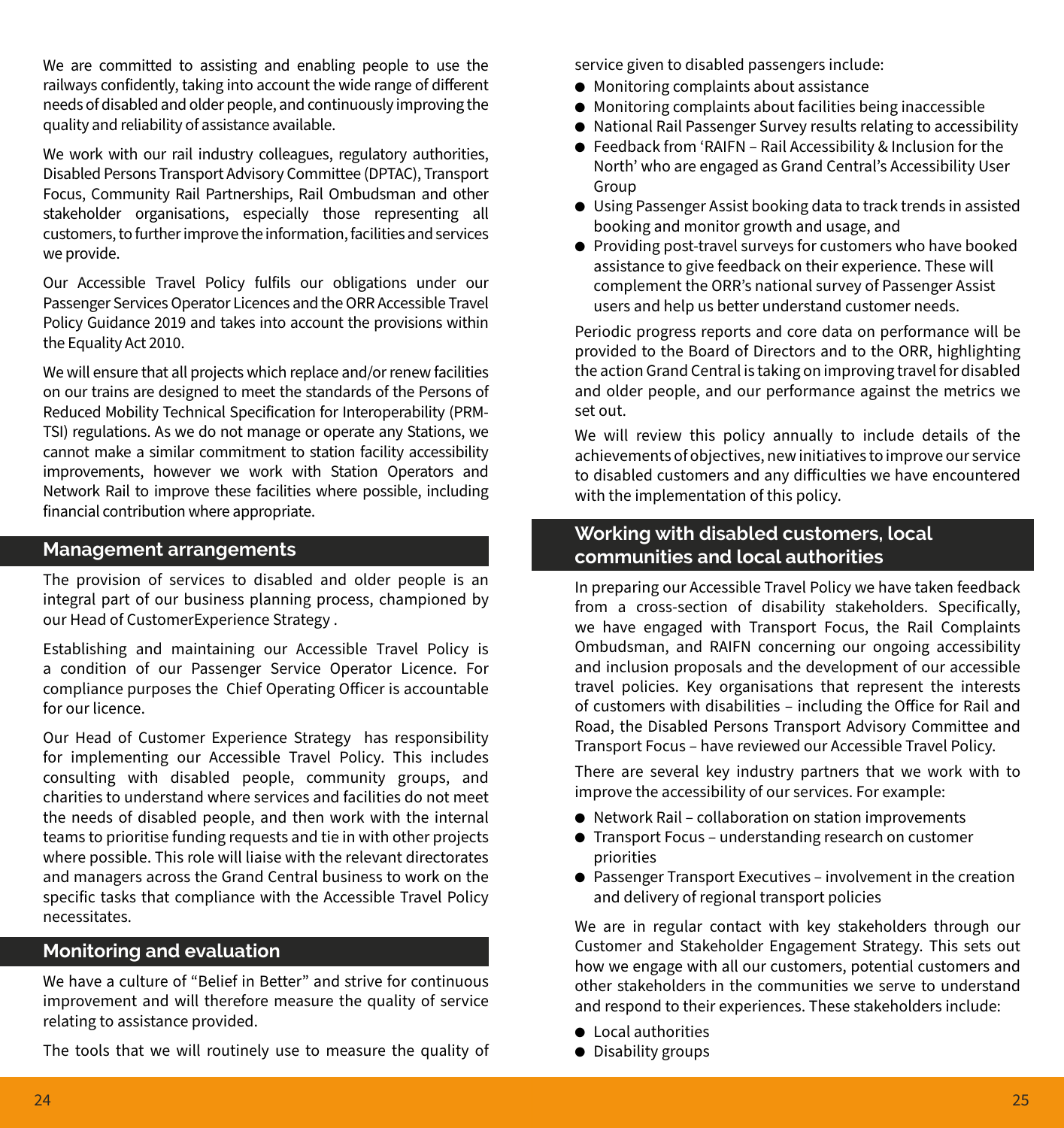- Community groups
- Rail user groups and Community Rail Partnerships

At a national level, we liaise with national organisations such as Age UK, Scope and RNIB via our trade body the Rail Delivery Group (RDG). Grand Central participate in a regular forum of disabled passengers called Rail Accessibility and Inclusion for the North (RAIFN). This forum meets periodically with the first meeting in April 2020. Grand Central work with these groups and forum to ensure that passenger's voices are heard and fed back to help service improvements.

We will actively promote the availability of assisted travel, with a particular focus on the customer leaflet, 'Making Rail Accessible'. As well as ensuring this leaflet is available to our RAIFN forum members and at staffed stations our trains call at, in prominent locations where public services are provided and online, we will also advertise the leaflet on station posters, on train services and via social media.

## **Staff training**

We know that staff training plays an important part of delivering a railway which is accessible for everyone, by giving Grand Central colleagues the skills and understanding they need to consider accessibility in everything we do.

In 2020 our accessibility training materials were fully updated in partnership with a disability specialist training provider and will focus on the knowledge, skills and tools that are necessary to enable our employees to assist older customers and those with disabilities in the best possible way. The training includes the lived experience of older and disabled people who use the railway, which brings to life and demonstrates the importance of providing assistance, the individual personal impact of the services we provide, and the decisions we make. This is done using real life case studies and open discussions with disabled rail users. By working with a specialist trainer all of our staff, regardless of position, will received a full day of training on accessibility which takes the form of an interactive classroom-based session. The practical and station specific aspects are completed by our safety team alongside in-house trainers.

## **Training outcomes**

The Office for Rail and Road have set out in their guidance nine mandatory training outcomes, which our training includes:

- 1. Understanding disabled people and their everyday challenges: challenging misconceptions and understanding barriers to access and inclusion.
- 2. Equality Legislation: exploring and understanding the Equality Act 2010.
- 3. Defining Disability: an introduction to the various definitions of disability and the appropriate terminology.
- 4. Recognising passengers who need assistance: exploring physical and non-physical impairments to enable staff to assess individual needs and provide appropriate assistance.
- 5. Railway Regulatory Framework: understanding regulations and policies that are relevant within the railway industry.
- 6. Passenger Assist: how it works for disabled passengers and the role of railway staff in delivering the service.
- 7. Communication: finding a way to communicate with disabled people with patience, respect and dignity.
- 8. Accessibility in stations: the identification of accessible features at the stations where staff work as well as at the key destination stations on the Grand Central network.
- 9. Providing safe assistance: duties and process to ensure that both staff and customers remain safe at all times, includin
	- The use of equipment provided to assist older people and those with disabilities, such as ramps, station wheelchairs and induction loops
	- Communicating with people with different disabilities
	- Communicating clearly by phone with people who may have difficulty speaking, hearing or understanding.

The learning objective is to build our colleagues knowledge and skills to enable them to best meet the needs of customers who have disabilities and/or require our support; and to this in accordance with both the law, The Equality Act 2010 and Grand Central's commitment to further improve the accessibility of our services for all of our customers.

Our Customer Relations, Passenger Assist and Social Media teams will also receive specifically designed training for communicating clearly with people who may have difficulty speaking, hearing or understanding. This will be designed to help them understand the importance of:

- $\bullet$  Clarity of speech
- **a** Intonation
- $\bullet$  Emphasis
- **·** Timeliness
- Language

Training delivery will be supported by the specialist disability training provider, working with members of the Grand Central Accessibility Champions Group using a "train the trainer" approach. The Group will become internal subject matter experts, providing advice and resources in support of all colleagues and will help monitor our performance.

As a result, all current customer facing Grand Central staff and management will have met the mandatory training outcomes set out above. All new Grand Central staff, including senior and key managers, as part of their induction, will also receive this training. Where reasonably practicable, we will ensure that any agency